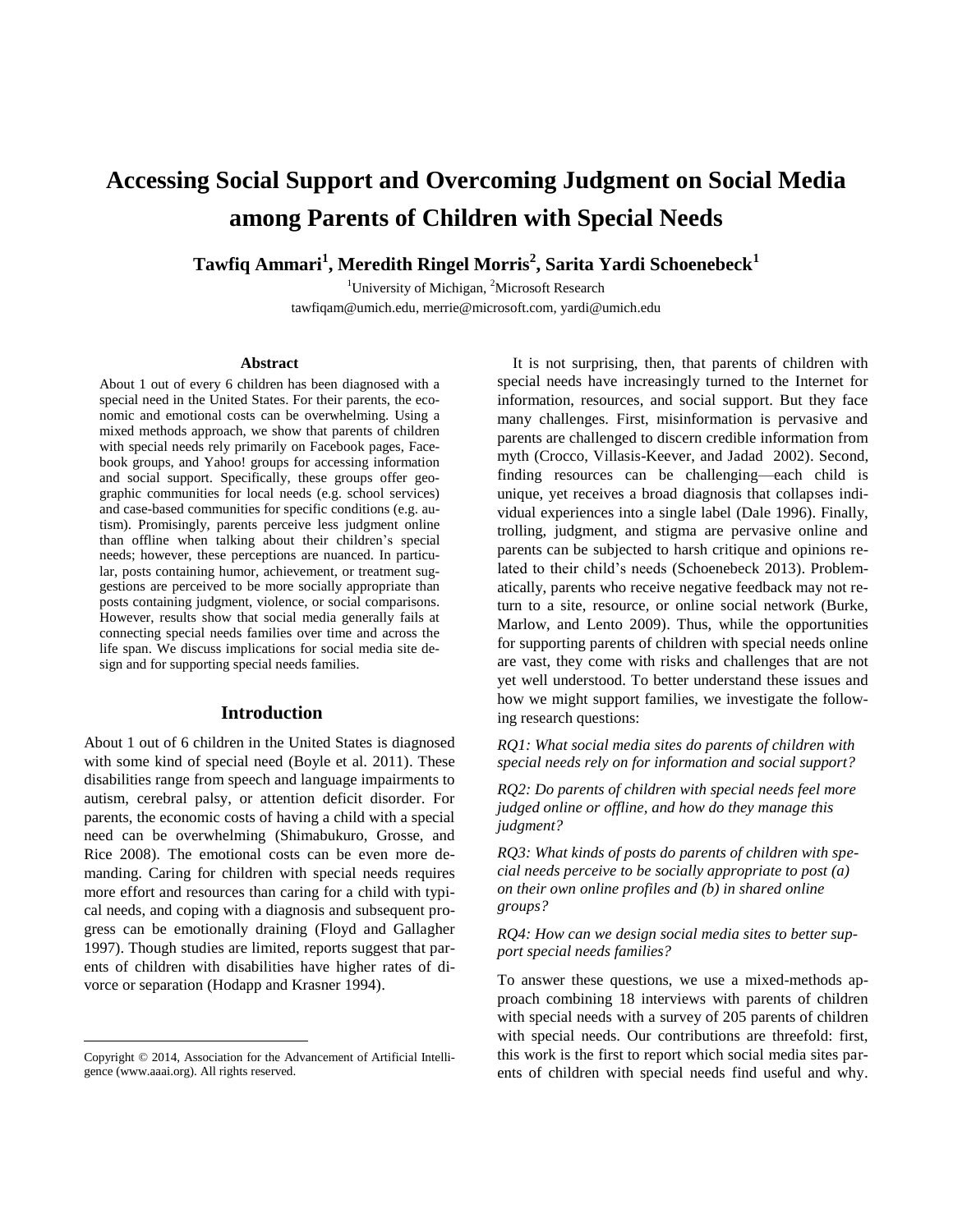Second, we provide data-driven design implications for supporting parents of children with special needs on social media sites. Finally, understanding what kinds of posts are socially appropriate can help parents to better construct their own posts and understand how their posts will be received by their online audiences. This work lays the groundwork for new theoretical and design approaches to supporting parents of children with special needs—an important and growing demographic of social media users.

# **Related Work**

## **Caring for Children with Special Needs**

Researchers are increasingly beginning to consider approaches to designing interactive technologies for children with special needs (see an overview in (Alper, Hourcade, and Gilutz 2012)). Prior work has also explored computing approaches to supporting caregivers of special needs children such as automatically capturing behavioral data, supporting collaborative decision making, or wearable sensors for children (Kientz et al. 2007). Moncur investigates ways of providing support to families of babies in the neonatal intensive care unit based on the families' social networks, observing that parents are under considerable stress and their family and friend networks could be leveraged for emotional support (Moncur 2007). Technologies for caring for children with autism in particular are an emerging topic in the research community. For example, Hong et al. propose a SocialMirror concept that allows young adults with autism to seek advice from a trusted social network of family, friends, and professionals (Hong et al. 2012). Social network services are shown to have the potential to strengthen relationships between individuals with autism and their extended networks, mitigating their reliance on primary caregivers (Hong et al. 2013).

The stressors for parents of children with special needs are significant: income, time available for a child, and social support predict parenting stress better than the child's functional abilities (Smith, Oliver, and Innocenti 2001). Parents' major concerns center on how to promote the development of their children (Gowen, Christy, and Sparling 1993). Parents also express the need for information on dealing with the emotional and time demands of parenting, finding community resources, planning for their child's future, and understanding their child's rights (Gowen, Christy, and Sparling 1993).

# **Judgment and Stigma**

A major challenge faced by parents is the stigma and perceived judgment associated with special needs. Whether physical, emotional, or cognitive, children and their parents are subject to judgment, assumptions, and unfamiliarity from others (Green 2003). Special needs children may experience a variety of types of stigma, ranging from actual biases based on their condition ("enacted stigma") to perceptions of stigma that may not actually exist ("felt stigma"). Parent also experience "courtesy stigma"—the stigma of affiliation that applies to people who associate with stigmatized groups rather than through any quality of their own (Goffman 1963). Mickelson's 1997 study of parents of children with special needs showed that parents' perceived stigma was related to their perception that less support was available to them (Mickelson 1997). When comparing offline support to electronic group support, they found that parents reported receiving less support offline than online. We build on Mickelson's studies and revisit social support questions in a context where social media use is pervasive, and where parents are one of the most active demographics online (Nielsen 2009).

## **Health Information and Social Media Use**

Over 70% of Internet users have looked online for health information in the past year (Fox 2013). Though most Internet users turn to doctors or established offline sources for medical advice, participants often share medical advice with one another, and in some cases the information can be accurate and rich (Hoch and Ferguson 2005). However, social support can go underutilized when patients fail to seek out information, assistance, and emotional support from family or friends or when family or friends fail to meet the needs of the patient (Skeels et al. 2010). When standard medical advice does not fit the experiences of patients with chronic illnesses, they turn to online communities for information and resources, developing new relationships and identities when doing so (Mankoff et al. 2011).

Parents are active users of social media: among new moms, 89% have posted a status about their child on Facebook and over 97% have posted a photo of that child (Morris 2014). However, for parents of children with special needs, the information and support needed can be complex and filled with unique kinds of challenges. A study of websites by parents of children with autism showed that stressed parents could forge ties among themselves and reduce their own isolation (Fleischmann 2005). A similar study of an email group among parents of children with autism showed that the group helped them find meaning, support, and shared experiences (Huws, Jones, and Ingledew 2001).

Many open problems exist. For adults with autism, online communities offer greater connectedness through support relationships, but intensify problems around knowing who to trust, who to disclose information to, and understanding online norms (Burke, Kraut, and Williams 2010). More generally, online question and answer forums can be limited by the lack of close ties and existing relationships, where users may not want to broadcast to an un-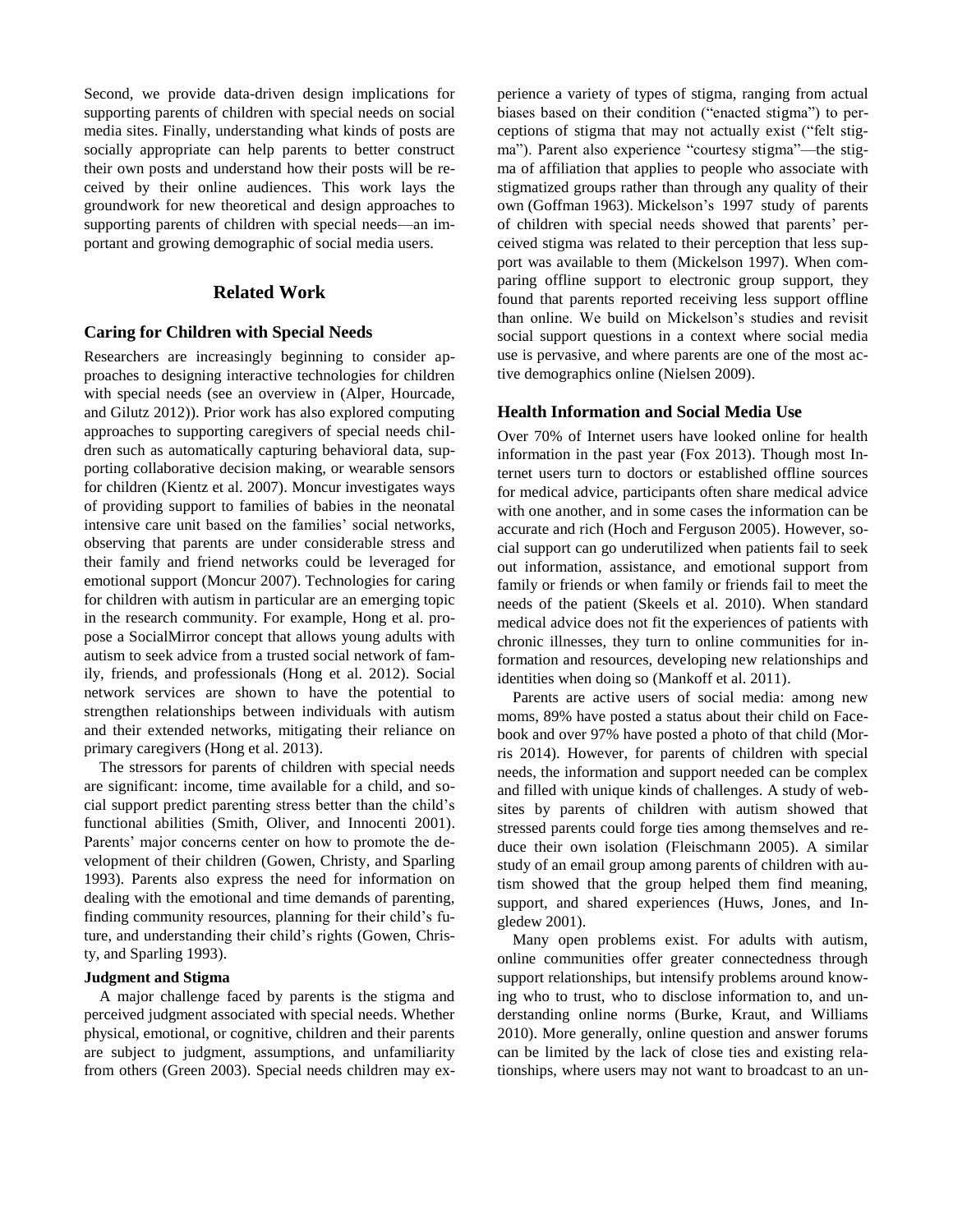|                 | <b>Gender</b> | <b>Parent Education</b> | <b>Child</b><br>Gender<br>$/Age*$ | <b>Child's Special Need(s)</b>              | Method** |
|-----------------|---------------|-------------------------|-----------------------------------|---------------------------------------------|----------|
| P <sub>1</sub>  | F             | <b>Graduate Degree</b>  | $M/0-4$                           | Down's Syndrome                             | f2f      |
| P <sub>2</sub>  | F             | College Degree          | $M/5-10$                          | <b>Heart Condition</b>                      | S        |
| P <sub>3</sub>  | M             | College Degree          | $M/>=18$                          | Head Trauma, Psychological Impairment       | f2f      |
| <b>P4</b>       | F             | Graduate Degree         | $M&F/0-4$                         | Autism                                      | f2f      |
| P <sub>5</sub>  | F             | N/A                     | $M/>=18$                          | <b>Brain Condition</b>                      | S        |
| P <sub>6</sub>  | F             | High School             | $F/0-4$                           | Spina Bifida, Brain Condition               | S        |
| P7              | F             | <b>High School</b>      | M/14, 11, 5                       | Celiac, Asperger's, ADHD, Autism            | S        |
| P <sub>8</sub>  | F             | <b>Graduate Degree</b>  | $M/10-14$                         | Mental Illness (undetermined)               | S        |
| P <sub>9</sub>  | F             | <b>High School</b>      | $M/0-4$                           | Mitochondrial Disease, Cerebral Palsy       | S        |
| P <sub>10</sub> | M             | High School             | $M/(dec. 5-10)$                   | Noonan Syndrome, Heart Condition            | S        |
| <b>P11</b>      | Both          | High School             | $F/\geq 18$                       | Learning Disorder, Fatty Oxidation Disorder | f2f      |
| P <sub>12</sub> | F             | College Degree          | $F/\geq 18$                       | <b>Brain Tumor</b>                          | f2f      |
| P13             | F             | Graduate Degree         | $F/5-9$                           | Down's Syndrome                             | f2f      |
| P <sub>14</sub> | F             | <b>Graduate Degree</b>  | $F/5-9$                           | Cerebral Palsy                              | f2f      |
| P15             | F             | <b>High School</b>      | $M/0-4$                           | Cerebral Palsy                              | f2f      |
| P <sub>16</sub> | F             | <b>Graduate Degree</b>  | $F/0-4$                           | Abnormal Brain Development                  | S        |
| P17             | F             | <b>Graduate Degree</b>  | $M/5-9$                           | Down's Syndrome                             | S        |
| P18             | F             | N/A                     | $M/5-9$                           | Down's Syndrome                             | S        |

*Table 1: Interview demographics. \*Age ranges provided instead of ages to preserve anonymity. \*\*f2f=in-person, S=Skype.*

defined audience (Tixier, Gaglio, and Lewkowicz 2009). On social networking sites, asking questions can bear high social costs (Brady et al. 2013) and a social networking site like Facebook may be too personal for some users to ask health-related questions (Brady et al. 2013; Morris, Teevan, and Panovich 2010). Facebook users feel that the site provides them with useful information, yet many report they are not likely to use Facebook to seek information (Lampe et al. 2012). Facebook users are also challenged to balance sharing information related to specific needs and the desire to manage self-presentation (Newman et al. 2011). Little work has explored what kind of judgment and social stigma people experience when they post personal health information online. Special needs families' experiences online are especially not well understood, despite being a large demographic in the United States and elsewhere. Our research begins to address these gaps in the literature.

## **Methods**

## **Interview Study**

We conducted 18 interviews in early 2013, each with a parent of children with special needs (one was with a husband-wife pair). All participants lived in the U.S. Our definition of special needs was purposefully broad and inclusive: if parents responded to our recruitment message and said their child had a special need, we invited them to participate in the interview study. We chose this approach to understand the experiences of a broad range of special needs families. Participants were recruited through local email lists, parent support groups, and by word-of-mouth. Interviews were conducted in-person or over Skype and lasted 40-70 minutes.

The interview format was semi-structured and began with general questions about what a day in their life looked like, their child's diagnosis and development, and about challenging and rewarding episodes with their child, spouse, and caregivers. The next set of questions focused on how participants used the Internet related to their child's special needs, such as what sites they visited and what purposes each served. Participants were also asked if they had felt judged on social media in relation to posts about their child. The final set of questions focused on aspirations parents had, including what sort of support or resources they wished were available both offline and online. The first author transcribed the interviews and coded the transcripts in NVivo using a qualitative inductive approach (Corbin and Strauss 2008). The research team discussed emerging themes iteratively throughout the coding process. After we began to see consistent themes in the data we drew on these themes to develop the survey questions.

## **Survey Design and Recruitment**

We created an online survey using SurveyGizmo. The survey contained 36 questions (mostly multiple choice, with a few free-response), and was called "Social Site Use by Parents of Children with Special Needs." The survey protocol was designed to expand and generalize findings from the interview study. It asked parents about their social media use and about perceived judgment from various rela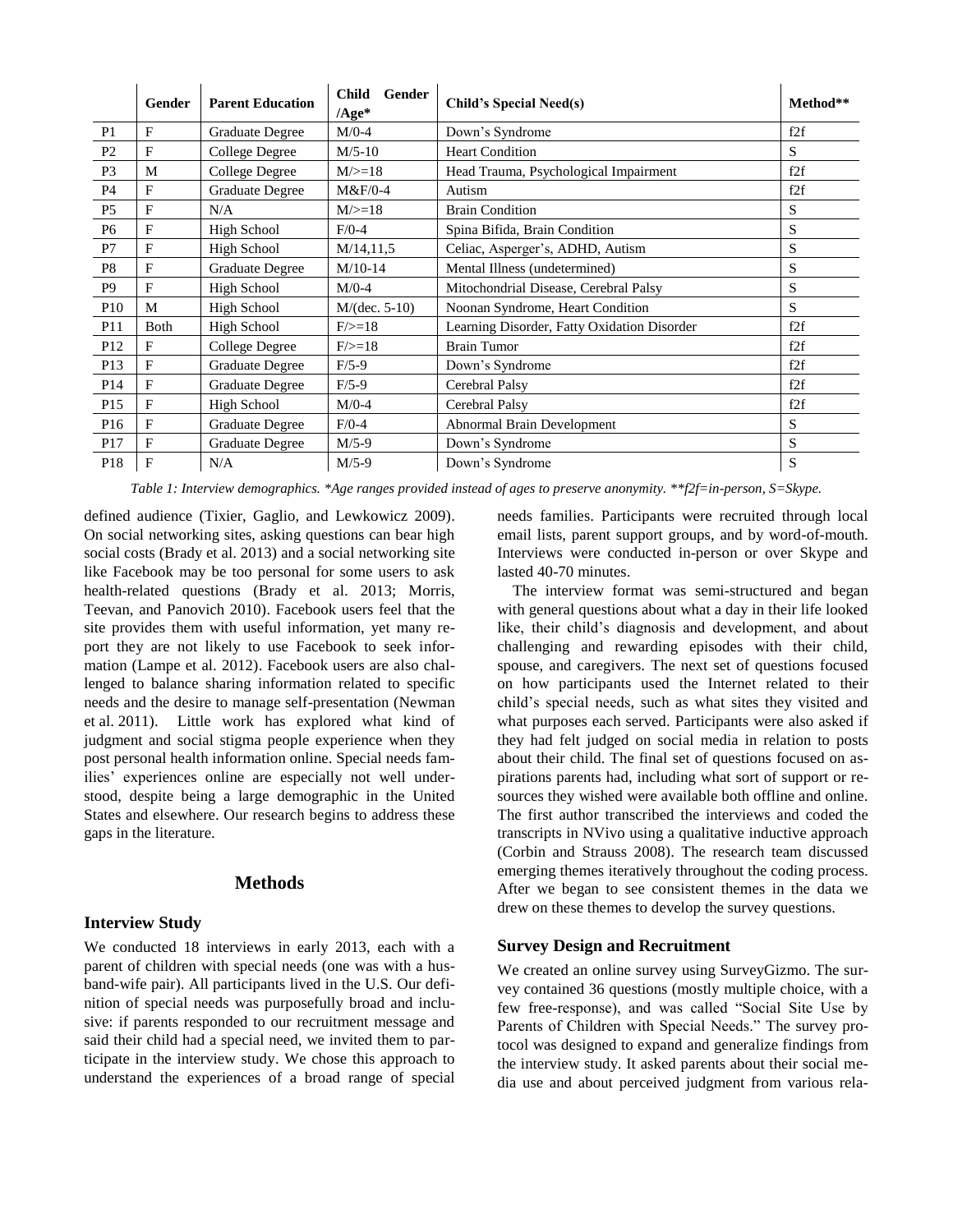tionships both online and offline. It also asked about how appropriate parents felt it was to post about different topics related to special needs on Facebook. This was done building off of social norm measurements techniques described in (Labovitz and Hagedorn 1973). Specifically, we developed three hypothetical scenarios where a parent posts a status to their own Facebook profile and three hypothetical scenarios where a parent posts to a Facebook group. The content of the scenarios was based on topics interview participants surfaced about special needs and judgment on social media sites. Thus, the first set of three scenarios measured posts that contained humor, judgment, or violence and the second set of three scenarios explored achievement, alternative treatments, and social comparisons (where parents compared their children with other parents' children). We focused the scenarios on Facebook because it is the most popular social networking site in the U.S. and interview participants reported that they used Facebook for special needs interactions.

We recruited participants using a professional recruiting service, Cint, which paid participants approximately \$4 to complete the survey. Participants were sampled from across the United States, coming from 39 different states (see Figure 1a). Only parents of children with special needs were eligible to participate. 239 people completed the survey in July 2013; after filtering for invalid surveys (based on the free-text description parents provided about the nature of their child's special need, and on IP address information to ensure that participants really were within the U.S. as claimed), 205 valid responses remained for analysis. Although the survey was open to all parents, mothers completed the survey at a higher rate than fathers – 77% of respondents were female, and 23% male. Respondents' ages ranged from 22 – 65 years, with a median of 39 and a mean of 40 years old. Annual household incomes varied from less than \$25,000 (20 participants) to over \$150,000 (7 participants). Incomes in the \$50,000 - \$74,999 range were most common (62 participants) (see Figure 1b).

Parents used a free-response box to describe the "nature of your child's special needs." Many of the children described had more than one challenge. We coded the text responses into five broad categories of disabilities (more than one category could apply), and only applied a label if it was clear from the parent's description of their child's diagnosis. The most common category of special needs represented in our sample were cognitive and learning impairments (including attention deficit hyperactivity disorder (ADHD), Down syndrome, dyslexia, and speech delays), which affected 54%. Autism spectrum disorders (including Asperger's syndrome and pervasive developmental disorder not otherwise specified) were also prevalent, affecting 41%. Physical and motor impairments (including cerebral palsy, wheelchair use, and chronic physical ailments like arthritis, severe asthma, epilepsy, and type I di-



*Figure 1a, 1b. Survey participant location, income.* 

abetes) affected 15%. Emotional disabilities (including depression, bipolar disorder, post-traumatic stress disorder, and oppositional defiant disorder) affected 14%. Sensory disabilities (including vision and hearing impairment) affected 6%. These different types of disabilities elicit a broad range of needs for the special needs family. However, some similarities exist: their parents are likely to have greater information and social support needs than parents of typical children, and the entire family may experience social stigma—either overt or discreet—within their communities. These shared experiences are the focus of this work.

In the Results section that follows, we first show what social sites parents use and what purposes those sites serve. We also describe experiences of judgment on these sites. We then show what kinds of posts are perceived as socially appropriate, first in the context of personal profiles on Facebook, then in Facebook groups. Finally, we describe design opportunities for supporting special needs families.

# **Results**

#### **RQ1: Social Media Use**

Parents relied heavily on online support groups related to their children's special needs. Survey respondents indicated that they were most active on Facebook (89% were current active Facebook users) but a smaller minority of them used a variety of other groups and listservs (see Table 2). Older interview participants described a transition from listservs and discussion boards to Facebook use in recent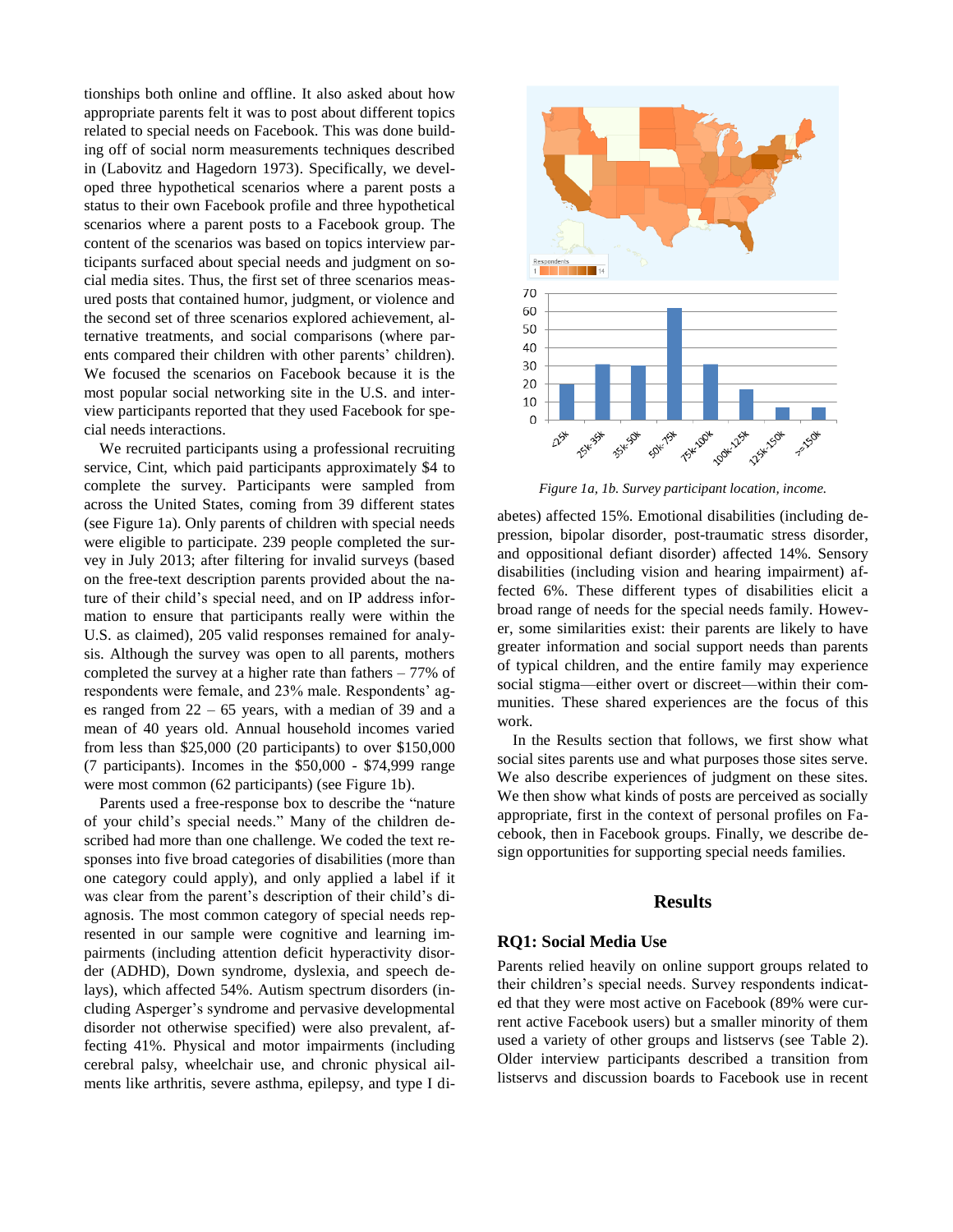years. They usually did not leave existing groups, such as a Yahoo! group, but they found themselves joining Facebook and Facebook groups and spending more time there.

Among the 89% of survey respondents who used Facebook regularly related to special needs, 40% reported frequently posting status updates about their child with special needs (and 25% percent had never done so). 34% frequently posted photos of their child with special needs on Facebook (and only 17% had never done so). About half that number (18%) had posted video of their child on Facebook. A substantial subset of respondents reported frequently posting links or comments about each of the following: news articles (29%), medical studies (30%), or activism (27%) related to their child's special needs. The remainder of respondents were about equally divided between never having posted about these topics (26-35%) or posting infrequently about them.

Respondents reported differences in motivations for using Facebook. The most common uses of Facebook were seeking social support (44%), sharing positive aspects of experiences as a parent (41% vs. 33% sharing information about stressful/frustrating aspects of parenting, a significant difference according to a binomial test,  $p = .01$ ), and sharing information about a child's successes (38% vs. 27% sharing information about a child's challenges, a significant difference according to a binomial test,  $p = .002$ ). Other social media sites that were used included Yahoo! Groups and Twitter. Sites like CaringBridge and CarePages that are typically used for updating family and friends

| <b>Platform</b>                 | $\frac{0}{0}$ | <b>Most common uses</b>                                                                                 |  |
|---------------------------------|---------------|---------------------------------------------------------------------------------------------------------|--|
| Facebook                        | 89%           | seeking social support; sharing posi-<br>tive aspects; sharing stressful aspects                        |  |
| Facebook<br>pri-<br>vate groups | 51%           | seek social support; share info about<br>challenges; share stressful aspects;<br>share positive aspects |  |
| Yahoo!<br>$An-$<br>swers        | 42%           | seek health & parenting info                                                                            |  |
| Facebook pub-<br>lic groups     | 35%           | seek social support; seek parenting<br>info                                                             |  |
| Yahoo! Groups                   | 28%           | seek social support; seek health, edu-<br>cation, & parenting info                                      |  |
| Twitter                         | 27%           | share positive aspects                                                                                  |  |
| Google Groups                   | 18%           | seek information; seek social support                                                                   |  |
| CaringBridge                    | 17%           | seek social support; seek info about<br>education and health                                            |  |
| CarePages                       | 16%           | seek info about child's health & edu-<br>cation; seek social support                                    |  |
| Quora                           | 16%           | seek info about health, education, &<br>parenting                                                       |  |
| BabyCenter                      | 14%           | seek info about health, parenting                                                                       |  |

*Table 2: Percentage of survey participants who use each social platform and what they use it for.*

about a serious health challenge (e.g. cancer) were not used very heavily among our participants.

Interview participants told us that the online sites they visited served two distinct purposes. We label these two types of participation as *geographically-based groups* for local services and *case-based groups* for shared conditions. Geographically-based groups are groups limited to a specific geographic area such as a city or a school district:

The Facebook group, we just created a group for anybody that lives in [small town outside of a major metropolitan city] that has a child with special need. It is kind of like a help area as to, well I found this camp or I found this person helpful at the school. –P14 These groups were used primarily in tandem with face-toface support groups and meet-ups to share advice and insights into local laws and educational services. In contrast, case-based groups were groups that provided information and support for case-specific healthcare needs related to a child's condition. Interviewee P14 continues:

The Yahoo! group, I feel like is much more tailored because it's just cerebral palsy. So you can get a lot of information as to whose therapist is doing what or about special surgeries.-P14

Both kinds of groups offered an additional benefit beyond online interactions. While the majority of survey participants (57%) had never interacted face-to-face with parents they met online, a sizable minority had, with 29% engaging in face-to-face meetings monthly or more often with individuals they had first interacted with online.

#### **RQ2: Perceptions of Judgment**

A substantial challenge faced by children with special needs and their parents is the stigma of being different whether cognitively, emotionally, or physically—and how families handle such differences (Goffman 1963; Hinshaw 2005). Survey respondents reported feeling more judged in their offline personal interactions and offline professional interactions than they did in their online interactions of any kind (see Table 3).

Most respondents did not find online social tools to be very judgmental (score of 4 "frequently" or 5 "constantly" on a five-point scale) – only 11% felt that way about their own Facebook page, 10% about Facebook groups, 7% about email listservs, and 9% about other support groups like Yahoo! or Google Groups. Rather than particular online forums being a source of negative judgment, instead "offline" relationships were the source of such issues, with 33% finding family members very judgmental and 28% finding friends and colleagues very judgmental. 33% also reported that strangers in public settings were very judgmental. Professionals who worked with their children, on the other hand, were in the middle – less judgmental than friends and family, but more so than those in online venues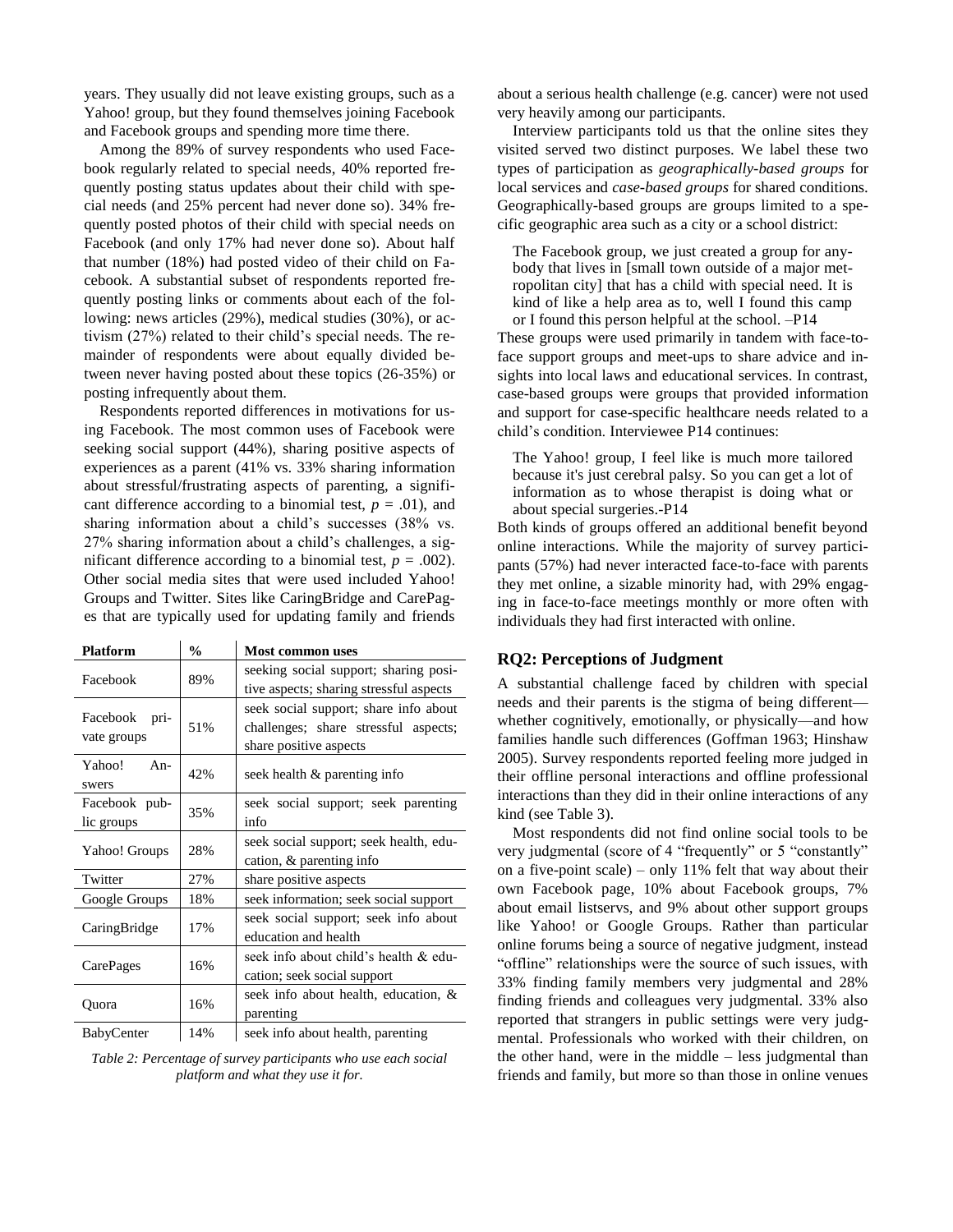| Personal Offline In-<br>teractions | Family members<br>Strangers in public settings<br>Friends and colleagues | 33%<br>33%<br>28% |
|------------------------------------|--------------------------------------------------------------------------|-------------------|
| Professional Offline               | Teachers and coaches                                                     | 25%               |
| <b>Interactions</b>                | Doctors and nurses                                                       | 20%               |
|                                    | Social service workers                                                   | 13%               |
|                                    | Facebook                                                                 | 11%               |
| Online Interactions                | Facebook groups                                                          | 10%               |
|                                    | Yahoo! or Google Groups                                                  | 9%                |
|                                    | Email listservs                                                          | 7%                |

*Table 3: Percent of survey respondents who found each group to be very judgmental (where "very judgmental" is a score of 4 "frequently" or 5 "constantly" on a five-point scale).* 

– only 13% reported social service workers to be very judgmental, 20% found doctors & nurses to be so, and 25% found teachers and coaches to be judgmental. These are significant differences in judgment between these sources according to a Friedman test  $\chi^2(9, N = 76) = 76.1, p < .001$ .

To gain insight into these differences, we combined the individual ratings into three groups: offline personal interactions, offline professional interactions, and online interactions (see Table 3) by averaging the component ratings on a per-user basis. There are significant differences in judgment across these kinds of interactions according to a Friedman test,  $\chi^2(2, N = 163) = 77.5 \, p < .001$ . Follow-up pairwise Wilcoxon tests confirm significant differences among all three groups, with online interactions being viewed as less frequent sources of judgment than interactions offline with professionals ( $z = 4.8$ ,  $p < .001$ ), which in turn are less frequent sources of judgment than offline personal relationships ( $z = -6.0$ ,  $p < .001$ ).

*Managing Online Judgment:* Parents reported a variety of approaches for mediating online interactions to reduce judgmental experiences: 25% of parents reported having changed their Facebook use in response to comments they received on a post about their child with special needs. Of these, the most common response was blocking or unfriending specific users (21%), reducing the frequency of posting about their child with special needs (15%), reducing time spent viewing others' posts (9%), and suspending or deleting their Facebook account (4%).

Interviewees told us that online judgment came in a variety of forms, including negative views of parenting philosophies, non-conventional medical choices, and sensitive politically-charged subjects such as abortion among mothers who are diagnosed prenatally. One interviewee told us:

I got on[line] and I said, "I'm so excited. My daughter is gonna play in a soccer game and she's 37 days postsurgery." And we had cleared it through three doctors that she would be okay playing soccer. That's when one mom came on there and another mom and another

mom saying, "She can't play. That's too dangerous to her neck" and "How could you let her do that?" –P12 Some parents described how others in online groups would act in a rather judgmental manner even though their intentions were good, a behavior one participant labeled "benign judgment." Whether benign or maligned, a challenge parents face is the lack of shared norms, or not knowing what kinds of posts are likely to be subjected to judgment. The following section addresses this question.

# **RQ3a: Socially Appropriate Posts on Facebook Profiles**

The first set of scenarios we developed concerned status updates and comments that a parent of a child with special needs might post on their own Facebook wall. The survey results showed that scenarios where posts used humor to deflect a stressful special needs situation were viewed as appropriate (median=5, scale of 1-7 from Very Inappropriate to Very Appropriate, Figures a), but posts that contained judgmental information about an individual or described violence by a child were considered less appropriate (median=3, Figures 2b-2c).

Echoing survey participant responses, interview participants reported using humor as an outlet for coping with day to day episodes and challenges. The kinds of humor parents reported were usually light-hearted updates, reporting an episode or change in condition, where readers could both laugh at the story and support the poster.



*Figure 2a-2c. Appropriateness of scenarios where parents post a status on their own Facebook wall describing an episode involving their child with special needs. The x-axis ranges from "Very Inappropriate" (1) at left to "Very Appropriate" (7) at right (median in gray), and the y-axis indicates the number of survey respondents.*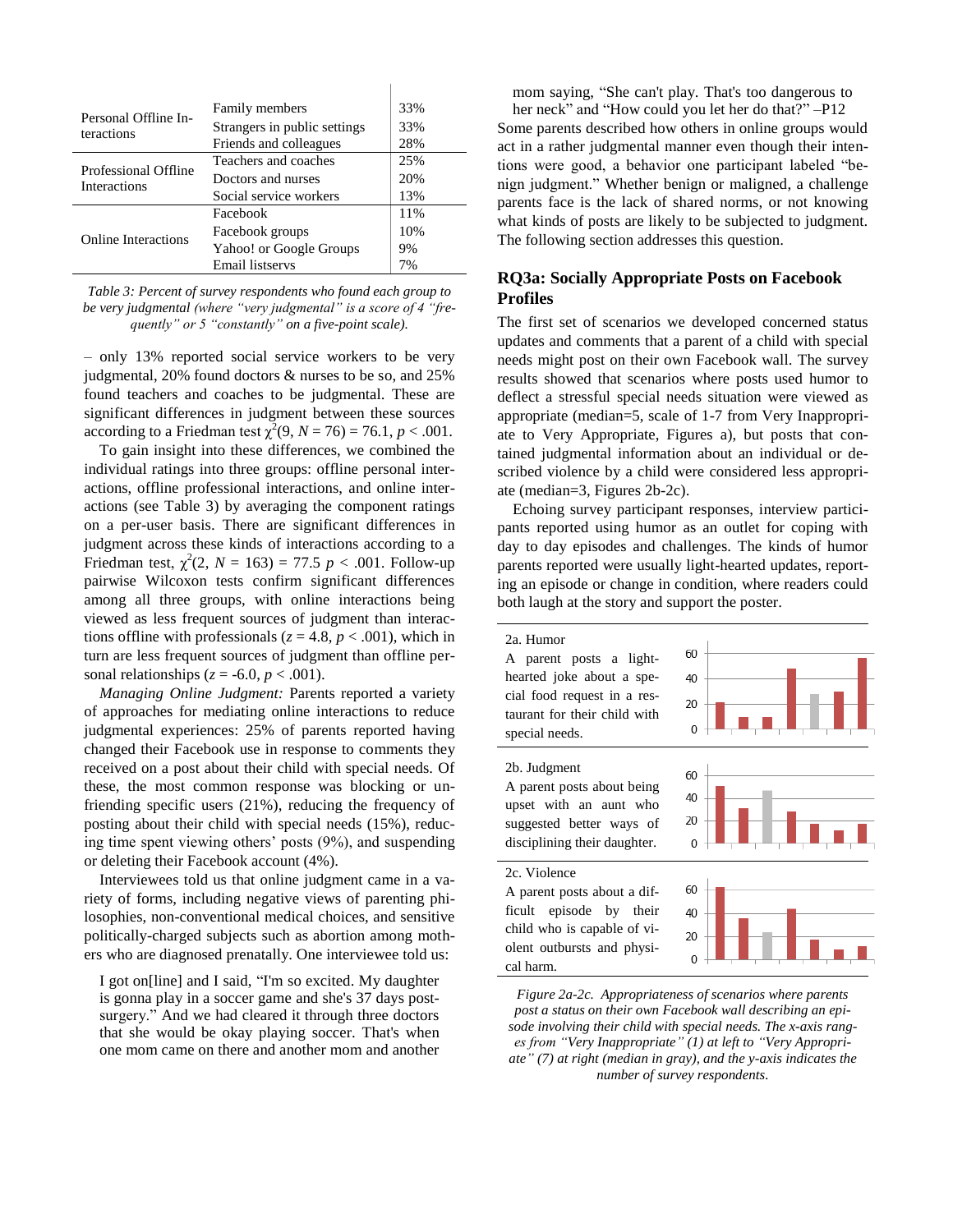Usually, if I think [my Facebook post is] gonna be received as funny… like my primary motive for coming here is reading and seeing funny things, and giving funny things back to other people… Knowing that I have a sounding board [online] makes me feel braver about going out in the community, because if it goes spectacularly wrong, I can come back and tell about it in a way that makes people laugh, in a way that makes me laugh, in a way that gets sympathy. –P4

Being able to rely on online support as a sounding board for offline events helped parents to cope better, and to have an outlet to share experiences.

# **RQ3b: Socially Appropriate Posts in Facebook Groups**

The second set of scenarios concerned posting behavior in case-based Facebook groups devoted to parenting children with specific special needs. Results showed that posting about a child's achievement and posting about alternative treatments were perceived as more appropriate (median=5, Figures 3a-b) than posting about a lower functioning child facing harder challenges than other children were ("oneupping", median=4, Figure 3c).

Interview participants similarly reported being concerned about posting too negatively, telling us that they "try to share more positive things" (P11) and "I don't share many negatives. I might share a funny situation, but I don't share negative things" (P13). P8 explained that she only shared positive content because:

People don't like negativity. They just don't. You know? Yeah, I think we've all read those cries for help or whatever they are. That's not how I wanna be known. -P18

Participants also expressed an aversion to what one participant called "pain Olympics" where parents try to "one-up" one another with how difficult their child's own issues are:

It makes me really angry when something big is going on and another parent says, "Oh, mine did that too. They'll be over it in a day." It's like, you don't seem to realize this is not what you dealt with. One of my friends talks about this term she calls "the pain Olympics" where... "Oh, I'm going through this hard time," and another person says, "Oh, I went through something a lot harder." I don't wanna take the chance of putting out there something that I'm really struggling with, only to have somebody minimize it. –P4

Parents were similarly sensitive to how their own posts might be perceived by others. Parents whose children were doing well worried that their posts might come across as bragging:

I struggle with knowing what to post because, knock on wood, my daughter is doing very well and so many of the comments that come up are people whose children aren't doing so well. So, I have to find that balance of helping people find hope but not feeling like my kid is doing so much better than theirs. So I don't post when I should because I think there could be some hope but I feel badly about posting those things for other people reading and saying, "Well, why is my kid not doing that well?" -P12

Participants typically had Facebook friends who had children with similar conditions as their own, and they were sensitive to the challenges their special needs networks were facing.

# **RQ4: Design Opportunities**

Interview and survey participants indicated that current social media sites failed to support their needs in four ways. *Across-The-Lifespan Groups*: First, participants wanted a site that could connect younger parents with more experienced parents which we refer to as *across-the-lifespan* groups. Younger parents wanted to connect with older parents and their grown children to see where their own children might end up:

I guess I'd like to see a place where I could... I wanna see where people with Down syndrome end, like people with disabilities, their life span. You know, where they end up, a place where... Eventually I'd like to see a place for my son to have a community among him because I think that's gonna be important for him. -P1 This desire was echoed by many participants. Interestingly,



*Figure 3a-c. Appropriateness of types of posts parents might post to Facebook case-based groups about their child with special needs. The x-axis ranges from "Very Inappropriate" (1) at left to "Very Appropriate" (7) at right (median in gray), and the y-axis indicates the number of survey respondents.*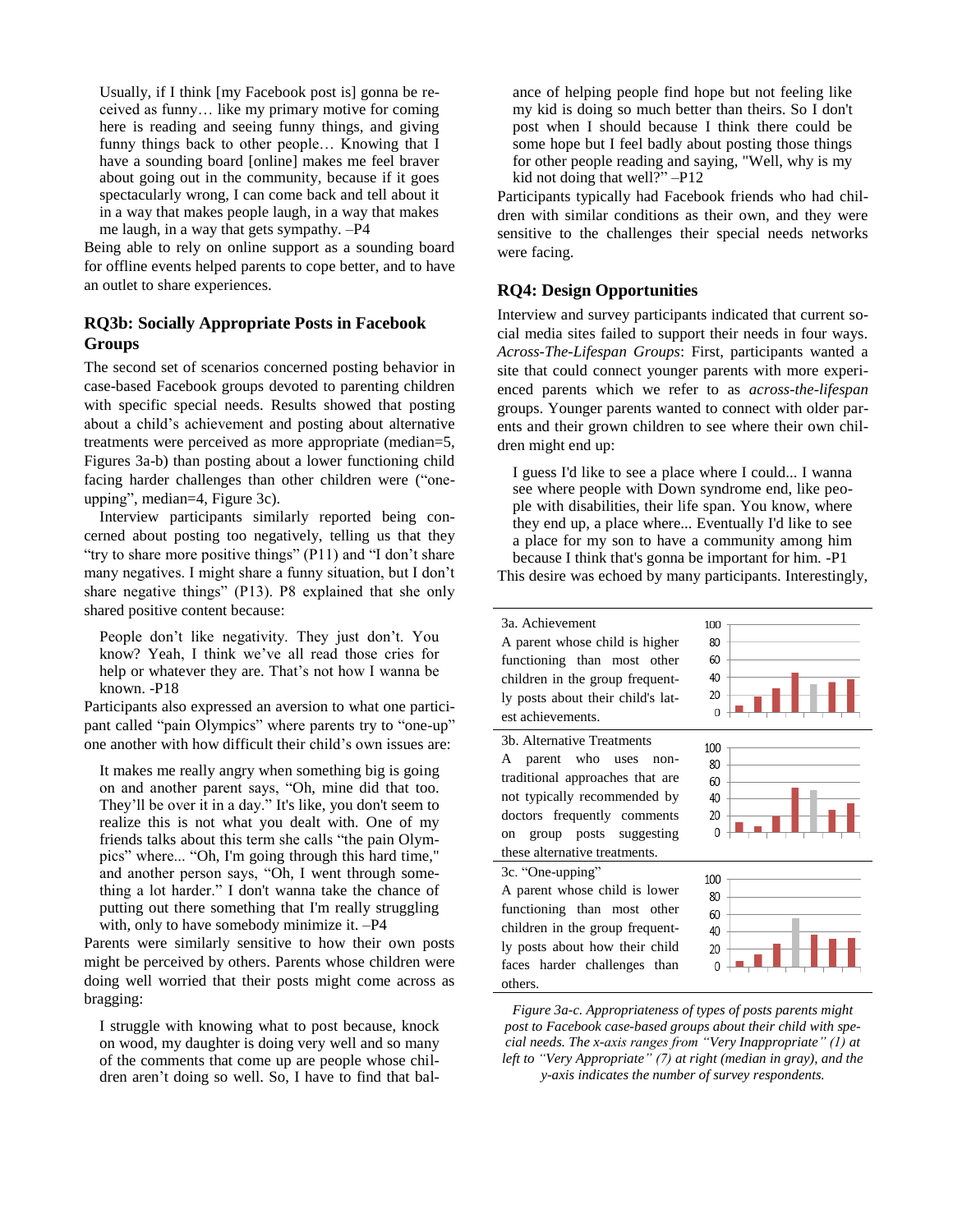the older parents among our participants suggested that they were indeed willing to fill that need. Older parents whose children were now teenagers or young adults told us that they still returned occasionally to the sites that they used to visit regularly specifically to help younger parents. P5, whose son was 18 and had been "through the system" for a long time told us:

But a lot of us, our children are further out. So, our discussions are on our special ed programs and school so we share a lot of information especially for those... We're a little further ahead of the game, so a lot of the parents just coming in, getting their kids back enrolled in school. We can help them in situations. -P5

P5 emphasized that they were still active in their son's community, even though their son was now an adult. Like many of the interviewees, their advocacy became a cause beyond their own child's particular special needs and one focused on the needs of the entire community.

*Connecting Special Needs Children*: A second area where current social media sites failed was in connecting special needs children together. Many parents expressed a desire for their children with special needs to be able to connect to other children with a similar age and diagnosis profile. One survey respondent noted the benefits that such a site might offer:

Sites for the child to participate in to see that their [sic] are other children like them, and that they are not alone. Where there are things to do, that slowly help them and encourage them, and raise their self-esteem.

Other survey participants made similar requests, such as for a "page in which my son can talk to other kids about the social difficulties he has" or "something that the older kids can go to [to] help them with their feelings." Though our results show that online spaces are generally perceived as less judgmental than offline ones, judgment still exists and one parent said she would "like my son to be able to chat with online games without having to worry about being made fun of or ridiculed."

*Connecting Siblings*: A third area where social media sites fell short was in connecting siblings of special needs children together. Parents wanted online sites to help support younger family members, specifically, siblings of special needs children. Some requested sites focused only on connecting siblings while others suggested sites that connected siblings and parents together.

*Centralized Information*: Finally, parents also expressed a desire for a single online platform that served as a hub for information:

There are so many groups and so many products on the market geared to special needs. I would love for there to be one forum that compiles reviews from end users about the best. For example, Rett Syndrome has

one www.rettgirl.org. While this is fantastic, there is not the same for things for my other children's needs. Other parents requested a network that "encompasses all issues" that would allow them to go to a single source then choose the options they need, such as social interactions, health information, and access to a specialist.

## **DISCUSSION**

To summarize, our interview and survey results showed that special needs parents use Facebook (and to a lesser extent Yahoo! Groups and Twitter) to find information and social support. Interactions on these sites tend to be less judgmental than offline interactions. Posts with humor, achievements, and alternative treatments are perceived to be more socially appropriate than posts with judgment, violence, or social comparisons. Though social media sites succeed in supporting parents through geographic and case-based groups, they fail to connect newly diagnosed families with experienced families, or to connect special needs children and their siblings to other children with similar experiences. These results suggest that online spaces are functioning relatively well as a safe space for parents of children with special needs to discuss parenting issues in a supportive setting, but limitations in site design exist.

## **Design Implications**

#### **Social Media across the Special Needs Lifespan**

Parents reported that social media was useful for connecting them with parents of children with similar cases and those residing in proximate geographic areas (e.g. same school district). However, social media generally failed at helping them find long-term perspectives. What emerged from our interview participants was a desire for a sense of long-term outcomes: what would their child's future look like 5 years, 10 years, and 50 years down the road? Parents wanted to know how they could better prepare their children now, and struggled with anxiety about what parenting an adult child with special needs (especially for low functioning individuals) would be like. These results suggest that there are design opportunities for connecting parents across a child's special needs lifespan. We envision special need-specific social networking sites that contain profile features including diagnosis information, child age/gender, location, and interests (treatment, advocacy, information, support). However, privacy concerns exist, especially in relation to health insurance pricing structures or job discrimination. Parents are already sharing health information online, and the benefits may ultimately outweigh the risks, but the risk/benefit tradeoffs of a social network providing aggregated persistent information with more structured (and therefore searchable) metadata need to be better understood.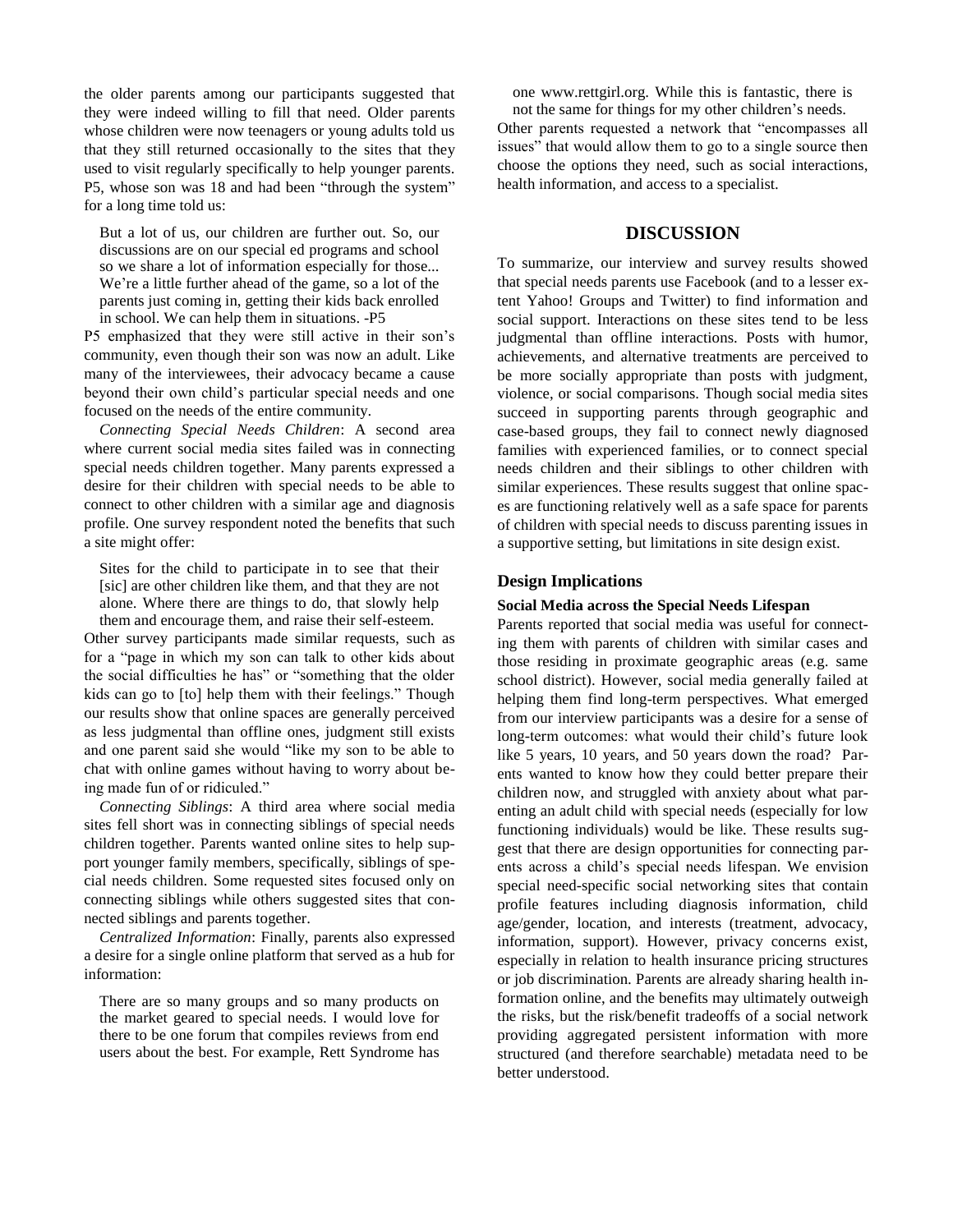#### **Social Media for Special Needs Families**

Gibson and Hanson (2013) found that Facebook was important for mothers to connect with other mothers but also to maintain their own identities and relationships. Special needs families may similarly need sites that connect them to other special needs families, but that allow family members to maintain their own individual identities. Parents expressed interest in involving other family members in the use of social media as their children grew up. There was a desire to enable siblings of children with special needs to meet other people with very similar situations (e.g., diagnosis and age of the child with special needs, and age/gender/interests of the sibling); such situational matching may be unlikely in a given geographic community, and rich meta-data on a specially designed social network could make connecting with the right people easier. However, current legal policies regarding the use of social networks by youths under the age of 13 (COPPA) present challenges to realizing such technologies in the near-term, and warrant re-examination in light of the benefit they might provide for specialized situations such as this.

## **Implications for Theory**

Our results contradict Mickelson's results from 1997 (Mickelson 1997); our participants reported that online interactions were *less* judgmental than offline interactions. One hypothesis to explain these differences is that people may be able to better manage online social interactions than they can offline ones. Privacy controls on a site like Facebook allow for active and discreet management, such as unfollowing certain friends' posts or hiding them from your own posts without having to unfriend them. Other features like asynchronous communication, friend groups on Facebook, lists on Twitter, or circles on Google+ may allow more fine-tuned cultivation of content sharing and audience. Computer-mediated communication theory suggests that the lack of verbal or visual cues online can inhibit communication (Kiesler, Siegel, and McGuire 1984). Though this is often portrayed as a negative or constraining feature of online interactions (e.g. miscommunication; flaming on anonymous discussion boards), for families who may experience social stigma as a result of their special needs, the lack of visual or auditory cues might offer a more safe and comfortable forum for interacting.

We see other differences emerge in how parents of children with special needs use social media. Participants relied on humor as a coping strategy and perceived it to be socially appropriate to share. Humor has been found to be useful in other boards like cancer support boards (Skeels et al. 2010). In these contexts, people are often looking for a way to share deeply personal and emotional content in a manner that is not overly negative. Thus, humor becomes a valuable social outlet. Though bragging on social media is

generally not well-received (Hutto, Yardi, and Gilbert 2013), parents of children with special needs perceived posting about achievements to be appropriate. This may reflect a broader trend towards more positive selfpresentation, suggesting that social media sites may be less effective for eliciting social support related to negative topics. Parents who go through greater challenges than parents of typically developing children may be more likely to support each other's accomplishments, having shared an uncommon set of experiences, challenges, and needs. Our findings speak to a unique set of theoretical frameworks and design ideas for supporting achievement, humor, and connectedness online for special needs families.

#### **Limitations**

The interview study likely oversampled parents who were more engaged in their children's needs. Although the survey population is quite diverse, it has some limitations. Fathers are represented in smaller numbers than mothers in both studies. Not all special needs are represented, and some may be over-represented (e.g., ADHD and autism spectrum disorders). Participants who chose to fill out the survey may be more comfortable sharing information about their special needs child online or offline. Finally, this work documents only a parent-centered perspective; future work could focus on social media use and attitudes among health care, social service, or education providers.

# **CONCLUSION**

We show that social media, particularly Facebook, play an important role in providing case-based and geographicallybased information to parents of children with special needs. We find that online interactions are perceived as less judgmental than offline ones. This work reveals new insights into what kinds of content parents find appropriate to post about a child with special needs. This can help parents be better informed about how posts might be received by others, and illustrates difference in posting norms for this community (e.g., the appreciation of posts about a child's achievements). In some cases, there may be a tension between what a parent wants to post and what their audience wants to see—helping parents to negotiate this tradeoff can help them to elicit the kinds of support they want. Computational approaches could help parents find service recommendations and feedback from other likeminded parents, but privacy challenges exist. Similarly, new kinds of across-the-lifespan social networks could help young parents envision their child's future and help older parents give back to a shared cause.